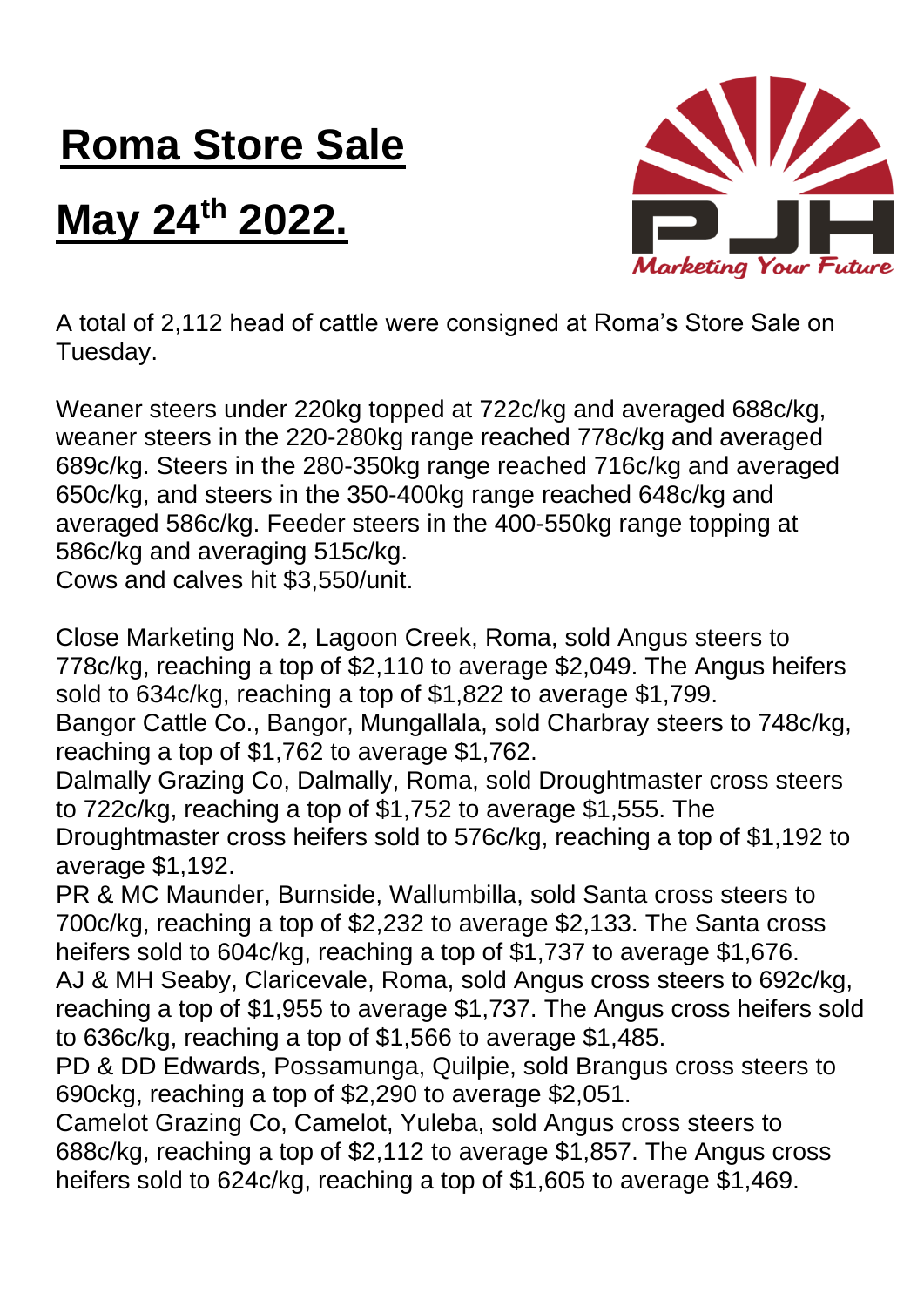Derbyshire Downs Pastoral Co Pty Ltd, Derbyshire Downs, Augathella, sold Santa cross steers to 660c/kg, reaching a top of \$2,372 to average \$2,230. The Angus cross heifers sold to 618c/kg, reaching a top of \$1,914 to average \$1,727.

Frederick James Ahern, Murweh Stn, Charleville, sold Cross breed steers to 626c/kg, reaching a top of \$3,011 to average \$2,324.

Golden Grazing Pty Ltd, Potters Flat, Yuleba, sold Hereford cross steers to 448c/kg, reaching a top of \$2,644 to average \$2,644.

Heifers under 220kg topped at 624c/kg and averaged 582c/kg, while heifers in the 220-280kg range topped at 640c/kg and averaged 582c/kg. Heifers in the 280-350kg range topped at 634c/kg, averaging 576c/kg. Heifers in the 350-450kg range topped at 594c/kg, averaging 481c/kg.

BJ & PC Harrison, Bungaringa, Mitchell, sold Santa cross heifers to 554c/kg, reaching a top of \$2,334 to average \$2,305. The Santa cross cows sold to 394c/kg, reaching a top of \$2,618 to average \$2,372. Lorraine Pastoral Co P/L, Lorraine Station, Cloncurry, sold Droughtmaster cross heifers to 390c/kg, reaching a top of \$2,440 to average \$2,296.

Cows in the 300-400kg range reached 280c/kg and averaged 277c/kg, while cows in the 400kg-500kg range reached 385c/kg and averaged 337c/kg. Cows over 500kg topped at 394c/kg, averaging 369c/kg.

TL & JV Kehl, Patersons, Wallumbilla, sold Braford cross cows to 384c/kg, reaching a top of \$2,349 to average \$2,349.

K & J Denton sold Charolais cross cow and calves to \$3,200.

## *NEXT STORE SALE IS 31st MAY PJH SELL 7 th POSITION*